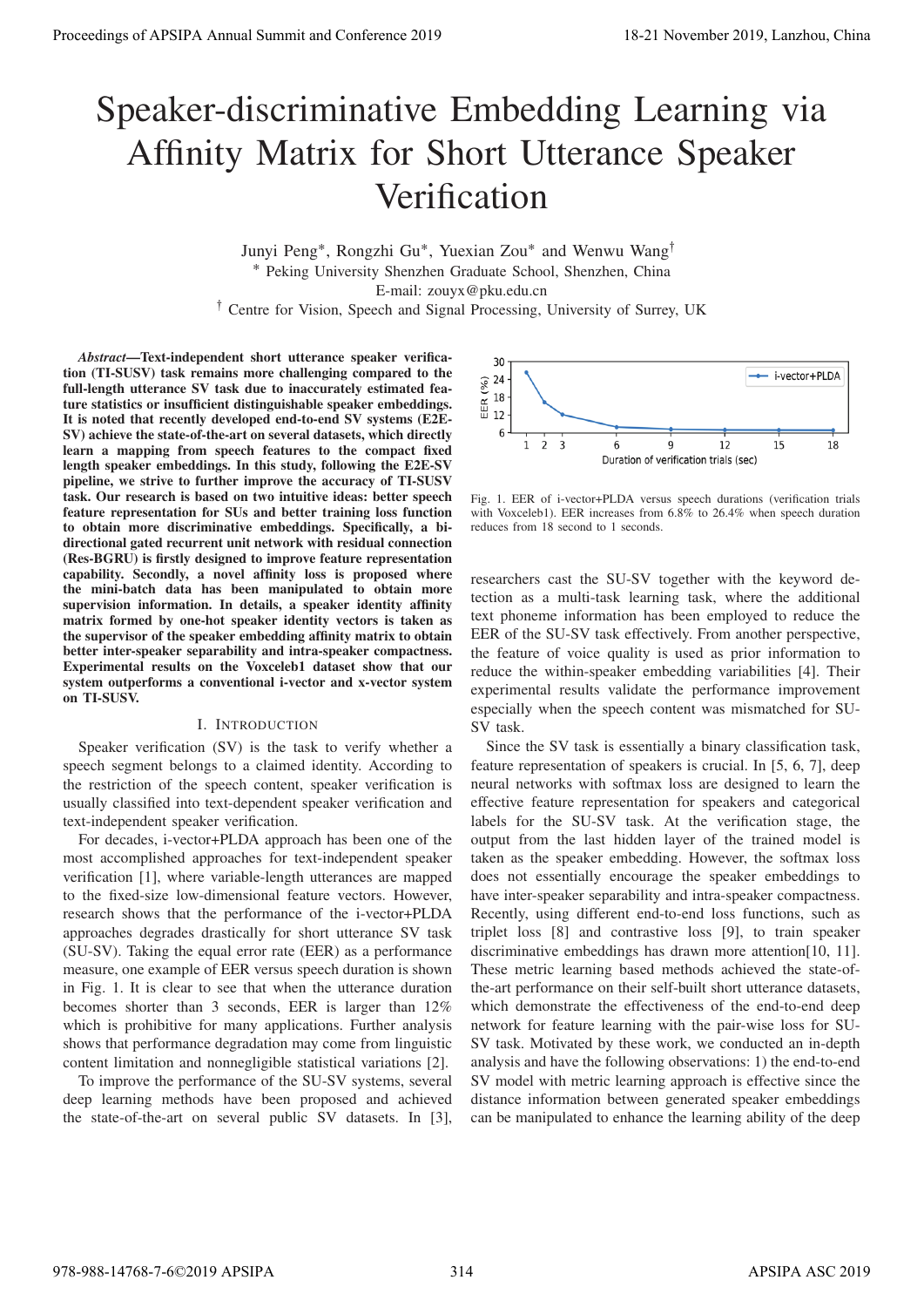model; 2) the pair-wise loss asks for careful pair selection strategies to avoid suboptimal local minima. One typical pair selection scheme is to increase the weight of hard samples. Hence, the pure data-driven metric learning approach is much more attractive since it does not need to specifically select the training pairs.

Bearing above analysis in mind, in this study, we build a bi-directional gated recurrent unit network with residual connection (Res-BGRU) which directly maps the variablelength hand crafted features to the fixed-size speaker embeddings. Moreover, the speaker identity affinity matrix of the one-hot speaker identity vectors is taken as the supervision information and a novel affinity loss is derived to simultaneously maximize the inter-speaker separability and intraspeaker compactness. Specifically, our proposed affinity loss makes use of all correlation information between the speaker embedding pairs, therefore more discriminative information and better robustness are achieved. Finally, the whole system is trained by optimizing the affinity loss in an end-to-end manner. Experimental results validate the improved performance of our method.

The remainder of the paper is organized as follows. Section II details our proposed SU-SV system. Section III presents the experimental setup and results. Section VI concludes this paper.

#### II. PROPOSED SYSTEM

As discussed above, in this study, we propose an end-to-end speaker verification system for improving the performance of SU-SV task. The configuration of our designed deep model is shown in Fig. 2. In Fig. 2, BGRU denotes a bi-directional gated recurrent unit layer and the ResBlock consists of one BGRU and one batch normalization layer. The statistic pooling layer is used to convert the frame-level features into a fixedsize representation. Two feedforward fully connection layers are designed to extract speaker-discriminative embeddings. Clearly, our model essentially maps a batch of handcrafted feature vectors (B samples in Fig. 2) into a speaker embedding matrix (S in Fig. 2). To simplify the presentation and distinguish it from other methods, our proposed end-to-end SV system is named as Res-BGRU and the details will be given in part A. Our Res-BGRU is optimized with our proposed affinity loss, which will be introduced in part B. The verification process will be described in part C.

## *A. System Design*

Frame-level Feature Extraction. Motivated by the powerful modeling capability of the recurrent networks for temporal sequence [12], in our design, BGRU is employed to map the variable-length frame-level features to the fixed-length frame-level feature. Compared to the popular Long Short-Term Memory (LSTM), BGRU is easier to train and has a faster convergence [13]. Moreover, the bi-directional structure has the ability to capture past and future information respectively. Besides, motivated by the work in [14], we design to use the residual connections to improve the feature extraction



Fig. 2. The architecture of our proposed Res-BGRU system. B denotes the batch size of input data, D is the dimension of output speaker embedding.

capability of the deep networks and speed up its convergence. Combing these two techniques, the ResBlock is delicately designed and the details are shown in Fig. 2.

Segment-level Feature Extraction. To aggregate the feature over time steps, following the design in [15], a statistics pooling layer approach is adopted where the frame-level features are taken as its input to generate a single segmentlevel feature vector. For further extracting the higher level feature vectors, two feedforward fully connection layers are designed to generate D-dim speaker embeddings.

Considering the possible interferences in speech signals, the noise robustness is another issue where the salient speaker information is expected to be preserved and insensitive to noise interferences. Motivated by the work in [16, 17], a Max Feature Map (MFM) is taken as the activation function which is different from the commonly used Rectified Linear Units (ReLU). ReLU discards values smaller than zero while MFM divides output nodes equally and outputs the one with maximum value in element-wise, defined as follows:

$$
o_m = max(z_m + z_{m + \frac{M}{2}})
$$
 (1)

where  $1 \leq m \leq M/2$ , M denotes the number of nodes in feedforward layer, z denotes the input tensor,  $o \in$  $\mathbb{R}^{\frac{M}{2}}$  represents the output of the MFM operation.

## *B. Affinity Loss*

Intuitively, the speaker embeddings generated by our deep model are expected to provide good inter-speaker discrimi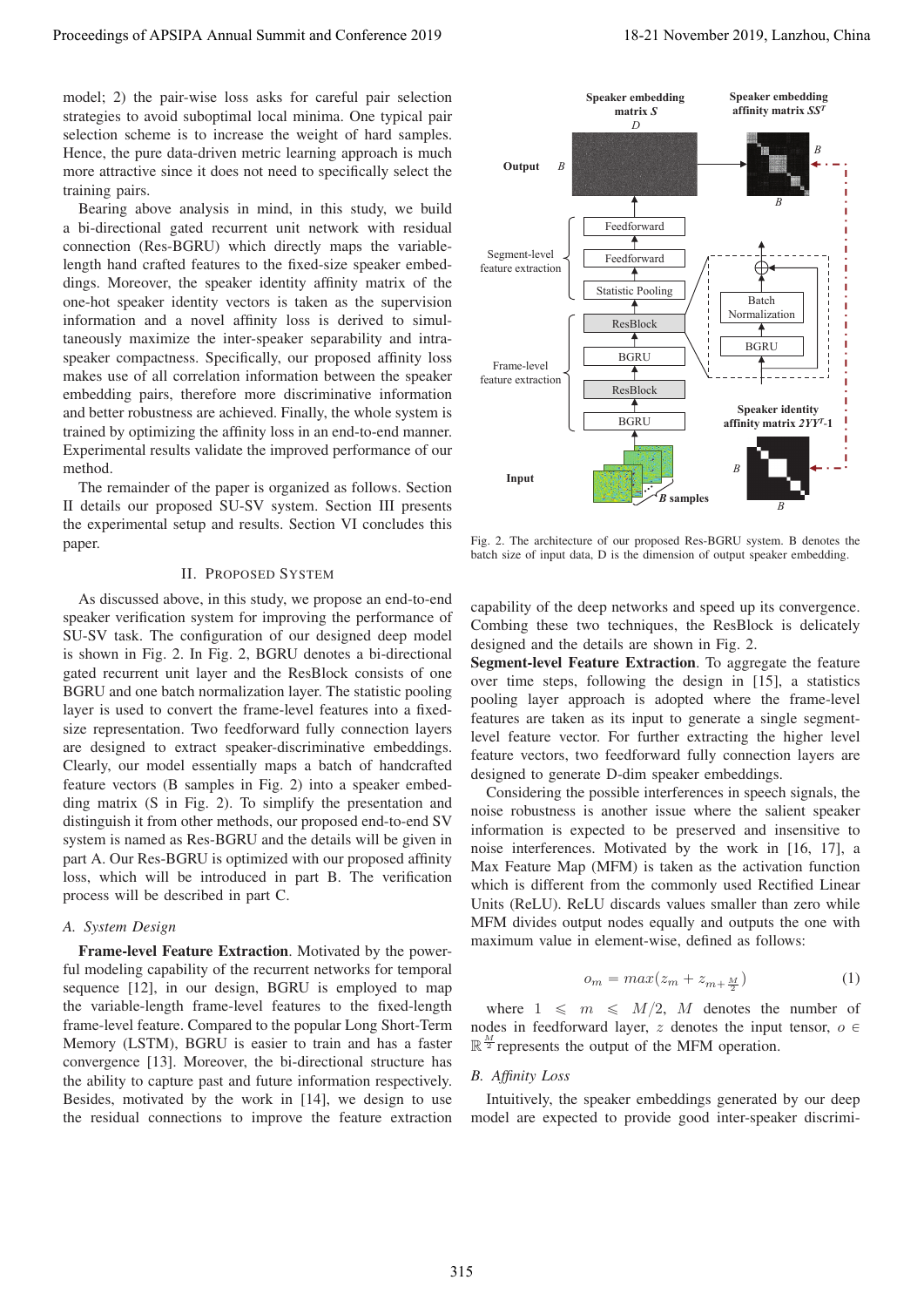nation and intra-speaker compactness. To achieve this target, we propose a novel affinity loss function (AL) which exploits the correlation information of all speaker embedding pairs of a data batch. It is noted that the discriminability of speaker embeddings extracted by the deep model using contrastive loss and triplet loss depends on the carefully designed pair selection strategy. Our motivation is to remove the pair selection constrain and make use of the information provided by the speaker embedding matrix (in Fig. 2) to enhance the inter-speaker discrimination and intra-speaker compactness. Our method is introduced as follows.

As shown in Fig. 2, assume that our proposed Res-BGRU is parameterized by  $\theta$ . Res-BGRU maps the feature vector **x** to a D-dimensional unit-norm speaker embedding  $s =$  $f_{\theta}(\mathbf{x}) \in \mathbb{R}^{1 \times D}$ , i.e.  $||s||^2 = 1$ . The one-hot label vector  $y \in \mathbb{R}^{1 \times D}$  indicates the corresponding speaker identity of **<sup>x</sup>**, where N is the total number of speakers involved in training set. While training in a mini-batch, B speech segment features are randomly selected to form a set as  $\mathbf{X} = {\mathbf{x}_b}_{b=1}^B$ . Correspondingly, the output of Res-BGRU and label matrix associated with **X** can be denoted as  $S = \{s_b\}$  and  $Y = \{y_b\}$ , respectively. Here **S** is named as the speaker embedding matrix and Y is the speaker identity matrix. Following mathematic notations, the matrix  $SS^T \in \mathbb{R}^{B \times B}$  is termed as the speaker embedding affinity matrix and  $\mathbf{Y}\mathbf{Y}^T \in \mathbb{R}^{B \times B}$  as speaker identity affinity matrix. In this study, we aim to fully explore the speaker information and the similarity of the speaker embedding pairs in a data batch. A novel affinity loss is proposed as follows:

$$
\mathcal{L} = \|\mathbf{1} - \mathbf{S}\mathbf{S}^T \odot \mathbf{Y}\mathbf{Y}^T\|_F^2 + \|\mathbf{-1} - \mathbf{S}\mathbf{S}^T \odot (\mathbf{1} - \mathbf{Y}\mathbf{Y}^T)\|_F^2
$$
  
= 
$$
\sum_{i,j} (1 - \cos(\mathbf{s}_i, \mathbf{s}_j))^2 + \sum_{i,j} (-1 - \cos(\mathbf{s}_i, \mathbf{s}_j))^2
$$
  

$$
\mathbf{y}_i = \mathbf{y}_j
$$
 (2)

where  $\|\cdot\|_F^2$  denotes the squared Frobenius norm and  $\odot$ is the Hadamard product. It is noted that  $(\mathbf{S}\mathbf{S}^T)_{i,j} = \mathbf{s}_i \cdot \mathbf{s}_j^T$ indicates the cosine similarity between  $s_i$  and  $s_j$ . If segment  $i$  and  $j$  belong to the same speaker, then the cosine similarity between  $\mathbf{s}_i$  and  $\mathbf{s}_j$  should be close to 1. Also,  $\mathbf{YY}^T$  is a binary matrix, specifically, if the segment  $i$  and  $j$  belong to the same speaker (with the same one-hot label vector) then we have  $(\mathbf{Y}\mathbf{Y}^T)_{i,j} = 1$ . Otherwise, we have  $(\mathbf{Y}\mathbf{Y}^T)_{i,j} = 0$ . Under a supervised learning framework, **YY**<sup>T</sup> is known which can be calculated using the training data.

From the second line of 2, the affinity loss is divided into two parts. (a) The first item aims at promoting the similarity between different embeddings of the same speaker; (b) The second item then aims at promoting the discrimination between the speaker embeddings from the different speakers. During the training stage, two parts in 2 are optimized simultaneously.

To ensure that the affinity loss function defined in 2 is mathematically treatable in the forward and back propagation



Fig. 3. Schematic diagram of a verification trial.

algorithm, with some mathematical manipulation, 2 has the following equivalent form:

$$
\mathcal{L} = \|\mathbf{S}\mathbf{S}^T - 2\mathbf{Y}\mathbf{Y}^T + \mathbf{1}\|_F^2 \tag{3}
$$

From the above analysis, we can see that our proposed affinity loss has following advantages.: 1) Compared to commonly used softmax loss in classification tasks which generates the speaker posterior probability distribution, the affinity loss directly optimizes the similarities between speaker embeddings. Thus an end-to-end trainable system is constructed. 2) Compared with other pair-wise losses (such as the contrastive loss in [9]) which only measure the similarity between a single manually selected pair in training stage, our proposed affinity loss makes use of all speaker embedding pairs which provides more supervision information to achieve better robustness. 3) Compared to the generalized end-to-end loss [18] proposed recently, our proposed affinity loss does not rely on the pair selection strategy and the mini-batch training data can be selected randomly. This property makes the network training more flexible and stable.

#### *C. Verification Process*

After the Res-BGRU is well trained, it works as a feature extractor to generate the utterance-level speaker embeddings. In this study, the cosine similarity is used to measure the similarity score between two speaker embeddings. The final similarity score will be compared against a pre-defined threshold. If the final similarity score exceeds the threshold, the system will accept the claimed speaker and reject otherwise.

#### III. EXPERIMENTS AND ANALYSIS

In this section, we first describe the dataset used for the experiments, and then report and analyze the experimental results accordingly.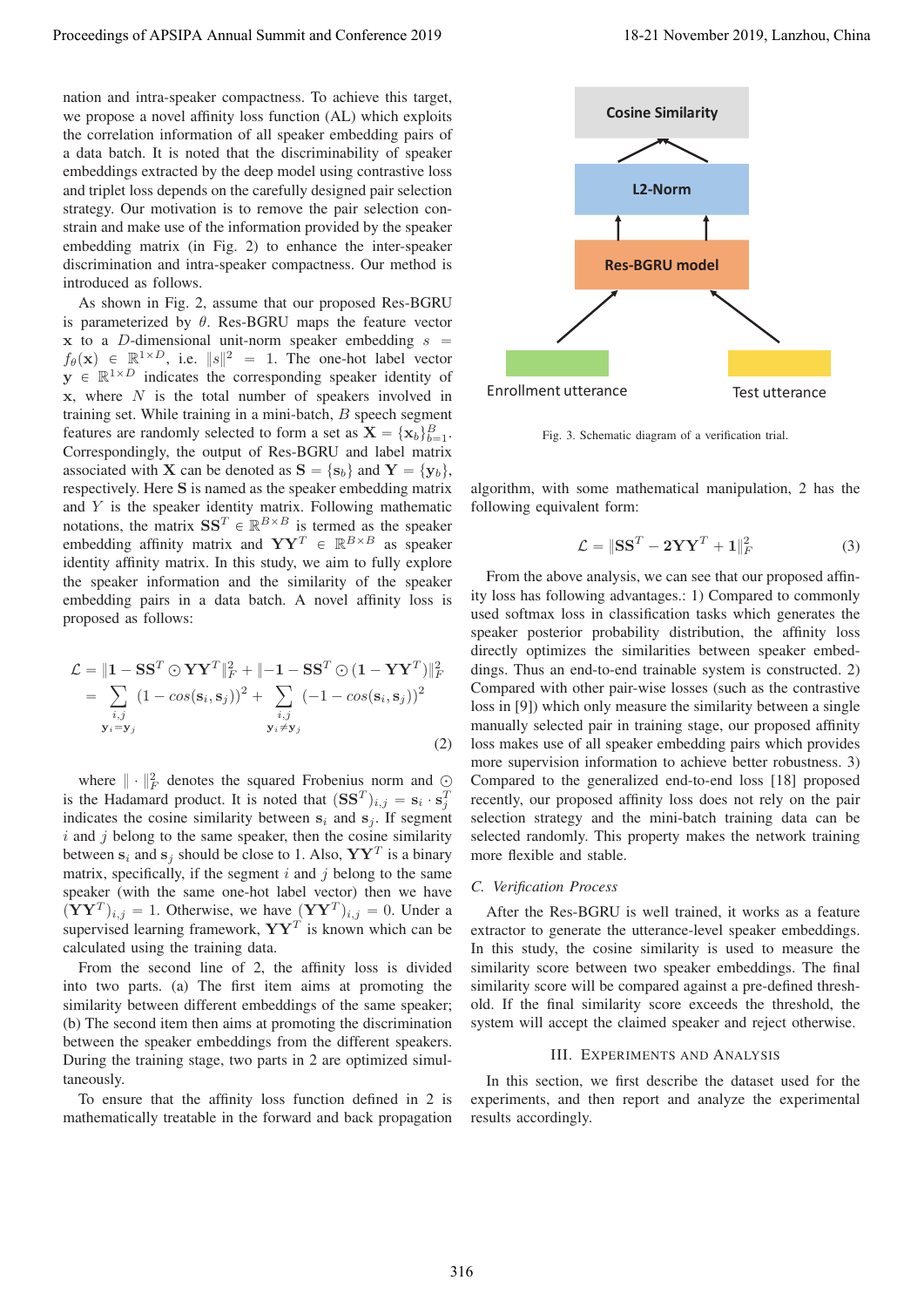

Fig. 4. The visualization of speaker embedding affinity matrix  $SS<sup>T</sup>$  at epochs. The depth of the color is proportional to the level of cosine distance (e.g., brighter color refers to higher similarity). The rightmost is the target speaker identity affinity matrix  $2YY<sup>T</sup> - 1$ .

TABLE I ARCHITECTURE OF THE RES-BGRU. T IS THE TOTAL TIME STEP OF THE INPUT SIGNAL, AND MFM IS MAX FEATURE MAP ACTIVATION FUNCTION.

| Layer                     | Input         | Output         | <b>Params</b> |
|---------------------------|---------------|----------------|---------------|
| <b>BGRU</b>               | $T \times 39$ | $T \times 512$ | 456K          |
| ResBlock[BGRU]            | $T\times 512$ | $T \times 512$ | 1182K         |
| <b>BGRU</b>               | $T\times 512$ | $T\times 512$  | 1182K         |
| ResBlock[BGRU]            | $T\times 512$ | $T\times 512$  | 1182K         |
| <b>Statistics Pooling</b> | $T\times 512$ | 1024           |               |
| FC1                       | 1024          | 1024           | 1049K         |
| <b>MFM</b>                | 1024          | 512            |               |
| FC2                       | 512           | 1024           | 525K          |
| <b>MFM</b>                | 1024          | 512            |               |
| Total                     |               |                | 5565K         |

## *A. Dataset*

We evaluate the performance of our method the on Voxceleb1 dataset [19] since it is so far the latest and largest public speaker verification dataset. Specifically, this dataset consists of about 150,000 utterances from 1251 different celebrities. Each celebrity has at least 45 utterances with different lengths. For the speaker verification task, the training set includes 1211 celebrities and 140,664 utterances. The test set comprises 4,715 utterances from 40 celebrities whose names are with an initial E. The performance is reported in terms of EER.

## *B. Experiment Setup*

The raw features of speech segments consist of 13 dimensional MFCCs and then appended to 39-dimensional speech features by their delta and acceleration. To accelerate the convergence speed, mean and variance normalization are performed on every feature dimension. For the SU-SV task, the utterances in the dataset for the SV task are randomly clipped to 3s during training. The parameter details of our proposed Res-BGRU system are presented in Table I. We train our Res-BGRU model by Keras [20]. The batch size is set as 128 and the weight decay is set to 5e-5 for fully-connected layers. The RMSprop optimizer is used with an initial learning rate of 0.001. Learning rate is decayed if the validation loss has not decreased. We use Xavier as parameter initializer for all layers. In order to get a comprehensive assessment of our proposed system, the following two state-of-the-art speaker verification approaches have been included for performance comparison.

i-vector: The i-vector baseline is based on GMM-UBM Kaldi SRE10 V1, as described in [21]. The UBM is composed of 2048 Gaussian components. The dimension of i-vectors is set to 400 and the i-vector extractor is trained by using 60 dimensional MFCC speech features. LDA and PLDA are taken as the scoring functions. All the training dataset is used to train the UBM, T-Matrix and PLDA

x-vector: The x-vector baseline is also implemented by the Kaldi toolkit. Five layers of TDNN with the ReLU activation function are used as the frame-level feature extractor and a statistics pooling layer is used to aggregate all the frame-level features. In the end, two fully connected layers are designed to produce the segment-level feature [22].

## *C. Performance versus epoch number*

To observe the performance of our end-to-end system on SU-SV task, one example of the speaker embedding affinity matrix estimated at different epoch is given in Fig. 4. It can be seen that EER goes down and  $SS<sup>T</sup>$  gets close to  $2YY<sup>T</sup> - 1$ with the increase of the epoch. This process indicates that, when the model goes to convergence, the speaker embeddings of the same speaker become similar, while the speaker embeddings of different speakers become dissimilar. As a result, we can conclude that our Res-BGRU model trained with the affinity loss increases the discrimination of learned speaker embeddings.

#### *D. Results for Short Utterance Speaker Verification*

This experiment evaluates the EER performance versus the utterance length. In the verification trial, the duration of both the enrollment and test utterances is set to 3, 6 or 9 seconds. Compared to the large-scale dataset, the training data used is still insufficient. To avoid suboptimal local minima in training, we take a two-stage policy for training Res-BGRU. First, the pre-training is conducted with softmax loss. Second, the finetuning is carried with the affinity loss or triplet loss. Both stages are trained with the same dataset.

From Table II, it is encouraging to see that, for both 3s-3s 6s-6s and 9s-9s conditions, our Res-BGRU system with affinity loss (Res-BGRU (AL)) outperforms other compared approaches. Our Res-BGRU system with softmax loss (Res-BGRU (SL)) ranks second. Obviously, i-vector+LDA and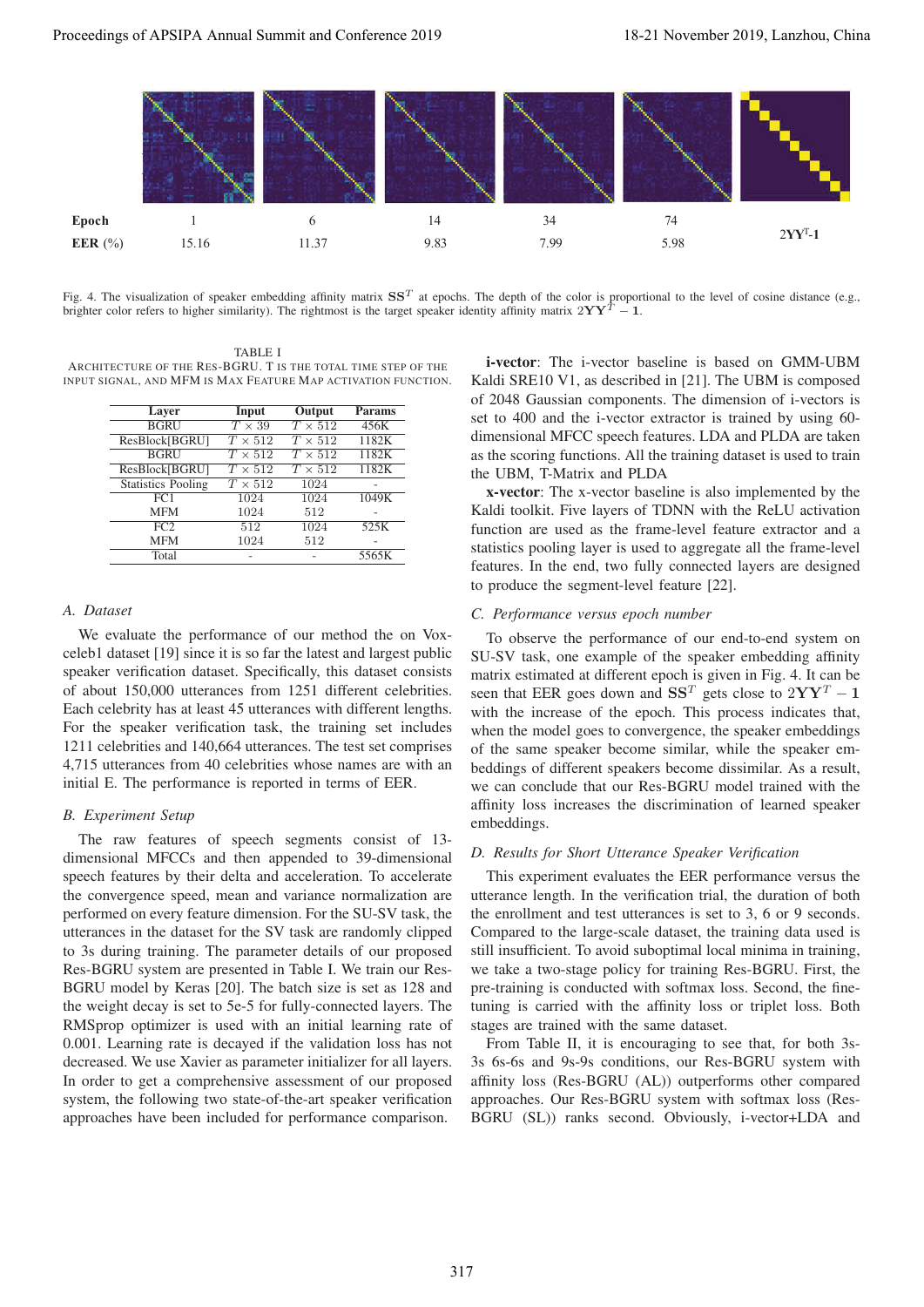#### TABLE II

EER (%) PERFORMANCE UNDER 3S-3S, 6S-6S AND 9S-9S CONDITIONS. 3S-3S, 6S-6S AND 9S-9S RESPECTIVELY DENOTE BOTH LENGTHS OF ENROLLMENT, AND THE TEST UTTERANCES OF A VERIFICATION TRIAL ARE IN 3, 6 AND 9 SECONDS.

| <b>System</b>           | $3s-3s$ | 6s-6s | $9s-9s$ |
|-------------------------|---------|-------|---------|
| i-vector+LDA            | 19.08   | 13.70 | 12.10   |
| i-vector+PLDA           | 12.11   | 7.88  | 7.17    |
| x-vector+PLDA           | 7.78    | 6.67  | 5.71    |
| Res-BGRU (SL)           | 6.37    | 5.80  | 4.77    |
| Res-BGRU (Triplet Loss) | 6.12    | 5.67  | 4.57    |
| Res-BGRU (AL)           | 5.98    | 5.52  | 4.30    |

i-vector+PLDA are not competitive under short utterances conditions. The results also confirm that the deep models have a better capability to learn a more discriminative feature representation than the statistical model-based methods, especially for short utterances. Specifically, when using softmax loss for training, the Res-BGRU (SL) system achieves a relative EER improvement of 18.12%, 13.04% and 16.46% over x-vector+PLDA in 3s-3s, 6s-6s and 9s-9s conditions respectively, which indicates that our end-to-end system has more advantages in feature extraction under short utterance conditions.

Compared with Res-BGRU (SL), the Res-BGRU (AL) system gains 6.12%, 4.83% and 9.85% relative EER improvement in 3s-3s, 6s-6s and 9s-9s conditions respectively, which demonstrate that the affinity loss is capable of reducing the intra-speaker compactness and increasing the inter-speaker separateness under short utterance conditions. Res-BGRU(AL) performs better than Res-BGRU(Triplet Loss). This suggests that using the information of all pairs in a data batch is able to provide more supervision information than using a single manually selected pair. Moreover, from the intrinsic idea in developing our Res-BGRU and affinity loss, we believe that the performance for the SU-SV task could be further improved by training the network with longer utterances. Proceeding of APSIPA Annual Summit at Co-Co-co-2019 18-21 November 2019 18-22 November 2019, Revise of APSIPA Annual Summit and Conference 2019 18-22 November 2019, Revise of APSIPA Annual Summit and Conference 2019, Revi

#### IV. CONCLUSIONS

We have presented an effective end-to-end SU-SV system to improve the performance of the speaker verification for short utterances. In our Res-BGRU model, the BGRU is employed to deal with the variable-length speech segments and the MFM is used in the forward layers to filter out speaker irrelevant information. A novel loss, i.e. the affinity loss, has been proposed to leverage the correlations of all speaker embeddings to maximize the intra-speaker compactness and inter-speaker separateness. This leads to an efficient training process. Experiments show that our proposed system achieves significant improvements over the state-of-the-art baselines

## ACKNOWLEDGMENT

This paper was partially supported by Shenzhen Science & Technology Fundamental Research Programs (No: JCYJ20170817160058246 & JCYJ20180507182908274). Special acknowledgements are given to AOTO-PKUSZ Joint Research Center for Artificial Intelligence on Scene Cognition & Technology Innovation for its support.

#### **REFERENCES**

- [1] Najim Dehak, Patrick J Kenny, Réda Dehak, Pierre Dumouchel, and Pierre Ouellet. Front-end factor analysis for speaker verification. *IEEE Transactions on Audio, Speech, and Language Processing*, 19(4):788–798, 2011.
- [2] Arnab Poddar, Md Sahidullah, and Goutam Saha. Speaker verification with short utterances: a review of challenges, trends and opportunities. *IET Biometrics*, 7(2):91–101, 2017.
- [3] Shi-Xiong Zhang, Zhuo Chen, Yong Zhao, Jinyu Li, and Yifan Gong. End-to-end attention based textdependent speaker verification. In *2016 IEEE Spoken Language Technology Workshop (SLT)*, pages 171–178. IEEE, 2016.
- [4] Soo Jin Park, Gary Yeung, Jody Kreiman, Patricia A Keating, and Abeer Alwan. Using voice quality features to improve short-utterance, text-independent speaker verification systems. In *INTERSPEECH*, pages 1522–1526, 2017.
- [5] Gautam Bhattacharya, Md Jahangir Alam, and Patrick Kenny. Deep speaker embeddings for short-duration speaker verification. In *Interspeech*, pages 1517–1521, 2017.
- [6] Zhifu Gao, Yan Song, Ian McLoughlin, Wu Guo, and Lirong Dai. An improved deep embedding learning method for short duration speaker verification. *Proc. Interspeech 2018*, pages 3578–3582, 2018.
- [7] Ehsan Variani, Xin Lei, Erik McDermott, Ignacio Lopez Moreno, and Javier Gonzalez-Dominguez. Deep neural networks for small footprint text-dependent speaker verification. In *2014 IEEE International Conference on Acoustics, Speech and Signal Processing (ICASSP)*, pages 4052–4056. IEEE, 2014.
- [8] Florian Schroff, Dmitry Kalenichenko, and James Philbin. Facenet: A unified embedding for face recognition and clustering. In *Proceedings of the IEEE conference on computer vision and pattern recognition*, pages 815–823, 2015.
- [9] Sumit Chopra, Raia Hadsell, Yann LeCun, et al. Learning a similarity metric discriminatively, with application to face verification. In *CVPR (1)*, pages 539–546, 2005.
- [10] Chunlei Zhang and Kazuhito Koishida. End-to-end textindependent speaker verification with triplet loss on short utterances. In *Interspeech*, pages 1487–1491, 2017.
- [11] Sergey Novoselov, Vadim Shchemelinin, Andrey Shulipa, Alexandr Kozlov, and Ivan Kremnev. Triplet loss based cosine similarity metric learning for text-independent speaker recognition. *Proc. Interspeech 2018*, pages 2242–2246, 2018.
- [12] Jian Kang, Wei-Qiang Zhang, and Jia Liu. Gated recurrent units based hybrid acoustic models for robust speech recognition. In *2016 10th International Symposium on Chinese Spoken Language Processing (ISCSLP)*, pages 1–5. IEEE, 2016.
- [13] Dario Amodei, Sundaram Ananthanarayanan, Rishita